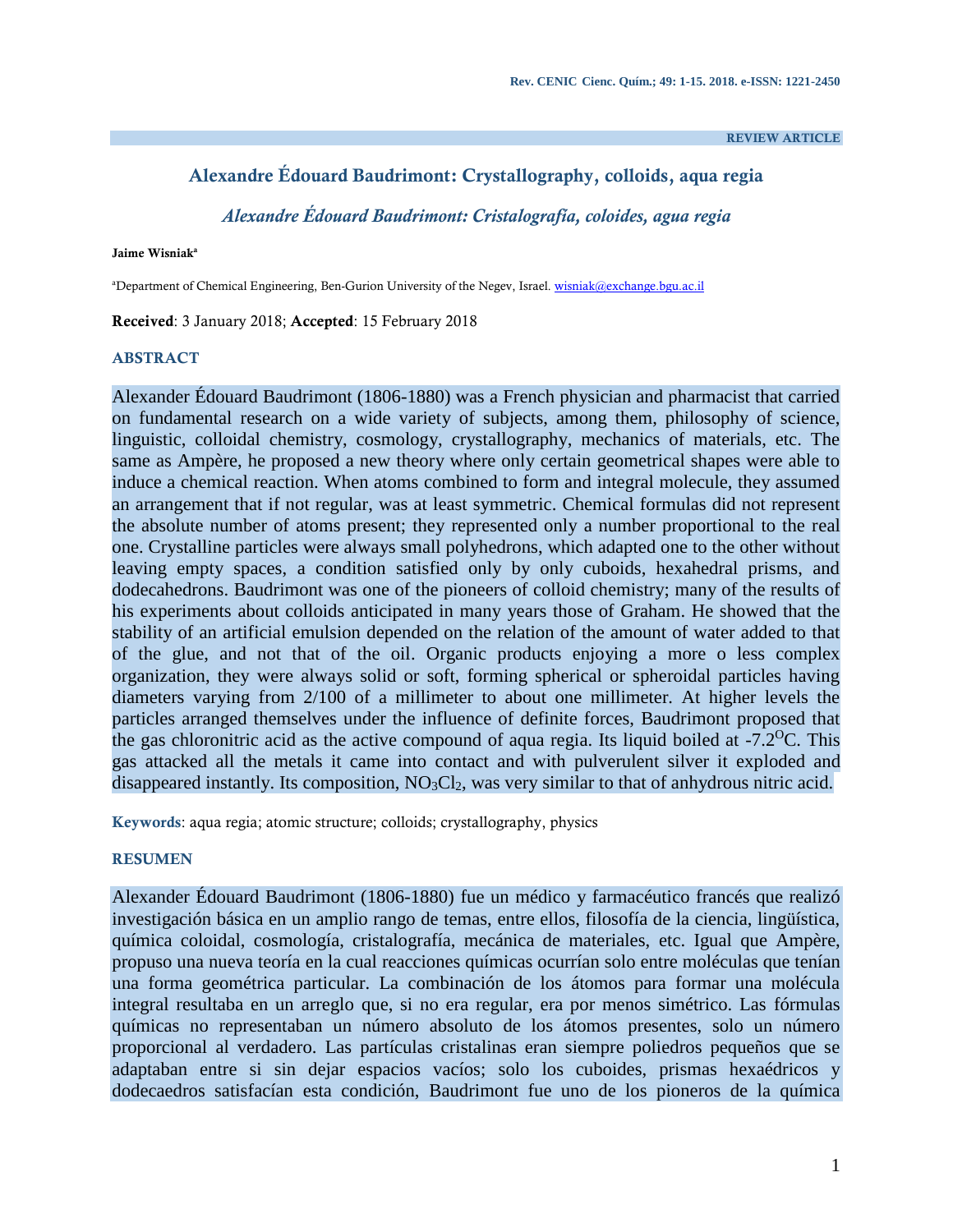coloidal. Muchos de sus experimentos sobre coloides anticiparon por muchos años los de Graham. Demostró que la estabilidad de una emulsión artificial dependía de la razón entre las cantidades de agua y de cola, y no las del aceite Los productos orgánicos que estaban organizados en forma más o menos compleja, eran siempre sólidos o blandos, formando partículas esféricas o esferoidales, con diámetro entre 0.02 y 1 milímetro, A un nivel más alto, las partículas se ordenaban de acuerdo a fuerzas específicas. Baudrimont propuso que el ácido cloronítrico era el componente activo del agua regia. En forma líquida hervía a  $-7.2$ <sup>o</sup>C. Este gas atacaba todos los metales y con plata pulverulenta explotaba y desaparecía en forma instantánea. Su composición, NO<sub>3</sub>Cl<sub>2</sub>, era muy parecida a la del ácido nítrico anhidro.

**Palabras clave**: agua regia; coloides; cristalografía; estructura atómica; física,

#### *Life and career*(Micé, 1880; Bary, 2011; Bram, 2015)

Alexander Édouard Baudrimont was born in Compiègne on May 7, 1806, the son of Marie-Victor Baudrimont, foreman of roads and bridges, and Adélaïde Sauvage. After finishing his basic education at the age of twelve, he began working as general help in a pharmacy, and then moved to another pharmacy where he met Théophile-Jules Pelouze (1807-1867) who was also employed there. Eventually his father allowed him to move to Paris to begin formal pharmacy studies and in 1823 he matriculated at the École de Pharmacie. In 1825 he enrolled in the Faculté de Médicine de Paris. In 1826 he obtained his baccalauréat ès lettres and the following year his baccalauréat ès sciences. In 1828 he was accepted as pharmacist intern at the central pharmacy, under the direction of the anatomist Antoine Serres (1786- 1868), with whom he published his first paper about an encephalic tumor (Serres & Baudrimont, 1829). He financed his medical studies managing a glass manufacturing industry near Valenciennes and giving private classes of physics and chemistry. He received his medical degree in 1831 after successfully defending a thesis about the classification of medicines (Baudrimont, 1831). Afterwards he practiced medicine at Valenciennes, at the time of the cholera epidemics of 1832. The observations he made about this illness led him to develop a very particular and successful method for its treatment, which he also applied afterwards during the epidemics of 1849 and 1854 that decimated the city of Bordeaux (Baudrimont, 1866).

In 1866 the *Académie des Sciences* awarded him a reward of 1866, within the Bréant Prize, for his researches about epidemic cholera. After returning to Paris in 1832, he completed his studies of pharmacy and in 1834 he was awarded the diploma of *pharmacien de 1re classe*. The following year he passed the aggregation examination of the Faculté de Médicine. During these years he also worked at a sugar factory (Baudrimont, 1841) and collaborated in the publication of the *Dictionnaire de l'Industrie Commerciale et Agricole* (Baudrimont, 1833-1841). He also published his book *Introduction à l'Etude de la Chimie par la Théorie Atomique* (Baudrimont, 1833), a book opposing the prevalent theories, which earned him a position as préparateur at the laboratory of Louis-Jacques Thenard (1777-1857) in the Collège de France. In 1835 he quitted the Collège de France to open a preparatory school of chemistry for those interested in learning chemistry in preparation for the entrance examinations of the faculties of Chemistry and Medicine. In 1838 he tried, unsuccessfully, to become *agrégé* to the chemistry chair at the École de Pharmacie, with a thesis about the present state of chemistry and the use of microscopic techniques (Baudrimont, 1838). In 1839 he postulated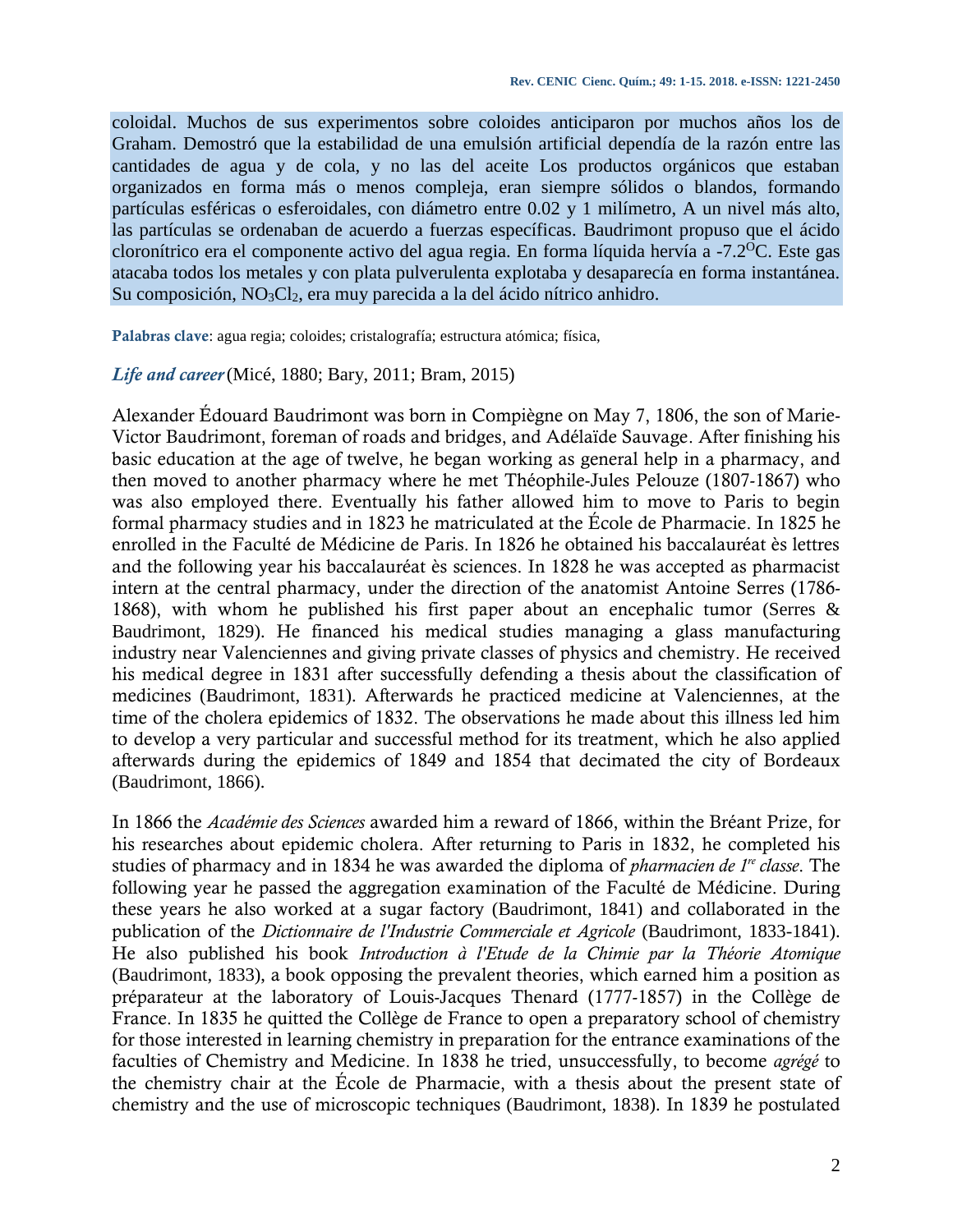to the chair of medical substances, with a thesis about the dosing of medicines from the viewpoint of their intensity and mode of action (Baudrimont, 1839). In 1846 he was awarded the *Grand-Prix des Sciences Physiques* by the *Académie des Sciences* for a memoir presented in collaboration with Gaspar Joseph Martin Saint-Ange (1803-1888) describing the embryonic evolution of birds and amphibians (Baudrimont & Saint-Auge, 1844b). In 1847 he received his degree of *docteur-ès-sciences* and was then appointed suppléant to the chair held by Auguste Laurent (1807-1853) at the Faculty of Bordeaux. In 1848 he was promoted to *chargé de cours* (responsible for the course) and in 1849 to titular of the chair. He tried and failed to obtain the chemistry chair at the *Institut Agronomique de Versailles* and at the *Collège de France* (Micé, 1880; Bary, 2011; Bram, 2015).

Baudrimont received many honors and awards for his scientific and public work. He was elected corresponding member of the academic societies of Nantes, Lille, and Zaragoza, *Société d'Agriculture*, *Sciences et Arts de Valenciennes* and *Laroche-sur-Yon*, *Société Industrielle de Saint-Quentin* (1849), Co*nseil Central d'Hygiène et de Salubrité du Département de la Gironde*, *Société Philomatique de Bordeaux*, and *Académie de Médicine* (1874). He was also member of the *Conseil Municipal de Bordeaux* (1861-1870), *Institut des Provinces*, *Académie des Sciences*, *des Belles-Lettres et Arts de Bordeaux*, and *Académie des Sciences* (1875). In 1859 he was appointed *chevalier de l'Légion d'Honneur*. He also participated in the Karlsruhe International Chemistry Conference held in 1860 to try to reach an agreement on matters of chemical nomenclature, notation, and atomic weights. There he defended the ideas of Ascanio Sobrero (1812-1888), Amedeo Avogadro (1776-1856), and André-Marie Ampère (1775-1831) (Micé, 1880; Bary, 2011; Bram, 2015). Baudrimont passed away in Bordeaux on January 24, 1880, after suffering a cold.

## *Scientific contribution*

Baudrimont published more than 170 papers, booklets, and books in his numerous areas of interest like anatomy, chemistry, colloidal chemistry, crystallography, cosmology and dynamic cosmology, geology, mathematics, mechanics, physics, science philosophy, structure of substances, etc. The eulogy of Leopold Micé (1832-1906) contains a detailed list and a short summary of Baudrimont's publications (Micé, 1880). As customary for candidates to the *Académie des Sciences* and *Académie de Médicine*, he also published a booklet describing his contributions in these areas (Baudrimont, 1849a, 1853, 1869). In addition to the aforementioned few subjects, he also studied, for example, the origin of ambergris and spermaceti (Baudrimont, 1832c); geology (Baudrimont, 1840, 1867c); animal physiology (Baudrimont, 1840, 1867c); animal physiology (Baudrimont & Martin-St. Ange, 1844ab, 1847; Baudrimont, 1843a, 1847b, 1850, 1857); physics of sunlight (Baudrimont, 1851, 1861-1863, 1862); guano and fertilizers (Baudrimont, 1861b, 1873); philosophy of science (Baudrimont, 1865a, 1867b); mathematics (Baudrimont, 1865bc); linguistics (Baudrimont, 1867a); cosmology (Baudrimont, 1867c); music (Baudrimont, 1868, 1870); phylloxera and vine disinfection (Baudrimont, 1874b, 1875ab); etc.

## *Shape of the atoms*

In his first paper about the relation between crystallization and shape of the atoms, Baudrimont presented the experimental facts he had accumulated regarding crystallization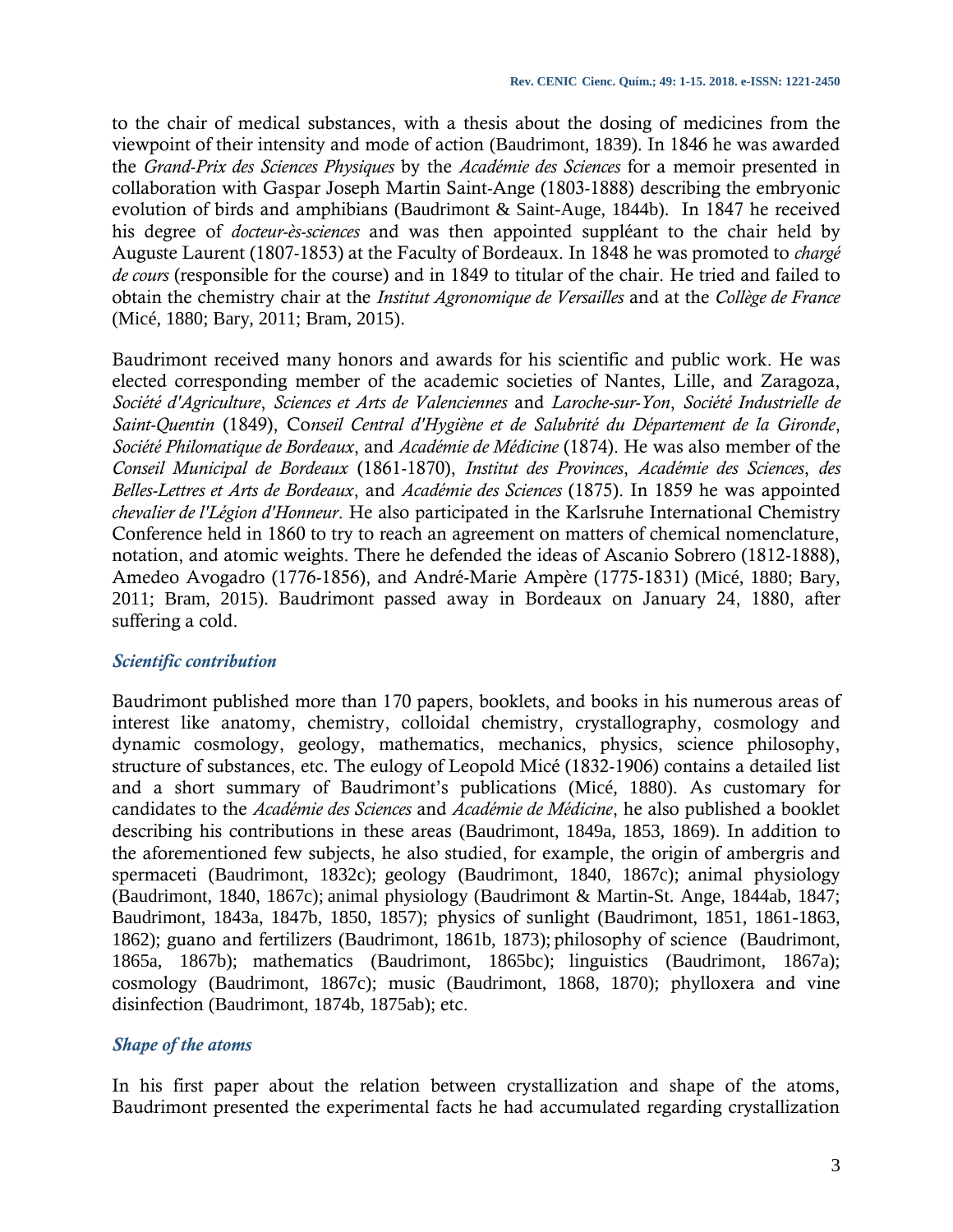in the shape of fern leaves (illustrated by bismuth), and hollow pyramids (tremies or hoppers) having a square base (illustrated by sodium chloride) or a triangular or hexagonal base (illustrated by lead nitrate) (Baudrimont, 1832b).

During the crystallization of bismuth Baudrimont noticed the appearance of an increasing number of lines, which assumed the form of fern leaves and were more regular but less pronounced that the ones observed during the crystallization of antimony. These lines were disposed in a parallel arrangement and joined others, similarly arrayed, forming together angles of about  $120^{\circ}$ . The vertexes of the angles were aligned in the same direction and forming lines more obvious than the previous ones. All the observed arrangements produced a multitude of circumscribed hexagons, crossed by three diagonals, of which the first half of each was completely different from the second half, as shown in figure1.



**Figure 1**. Fern leave crystallization of bismuth.

Initially, Baudrimont was surprised to find in bismuth, known to crystallize in a cubic shape, a geometrical figure, which seemed to be the base of a hexahedral prism belonging to a rhombohedra system. He soon realized that these hexagons were probably the horizontal projection of cubes having an axis perpendicular to the observed surface, an assumption, which he quickly verified: he collected the remaining liquid in the center of the mass and then, with the help of a saw, detached the upper part and noticed that it was plastered with cubic hoppers having an axis indeed perpendicular to the surface been examined (Baudrimont, 1832b).

Baudrimont believed that his observations proved that cubic crystals were susceptible of forming a hexagonal figure, although no one had seen bismuth adopting it. He did not consider that this possibility was impossible; if this prism were ever discovered it would be found that its axis was parallel to the cubes that constituted it, and the modifications it could experience would all be in relation to the cube. In all other shapes derived or generated by this prism, the cubic molecules would keep the form reported above. Baudrimont added that his assumption was correct: bismuth had been found crystallized as a rhombohedrum, which could only be built from a regular octahedron having two tetrahedrons attached to two of its opposing faces. Baudrimont believed this was *the only rhombohedra that a simple body could possibly assume*: If a cube formed by a multitude of smaller cubes was truncated at the end of each of its four axes, it would originate an octahedron and the axis of the smaller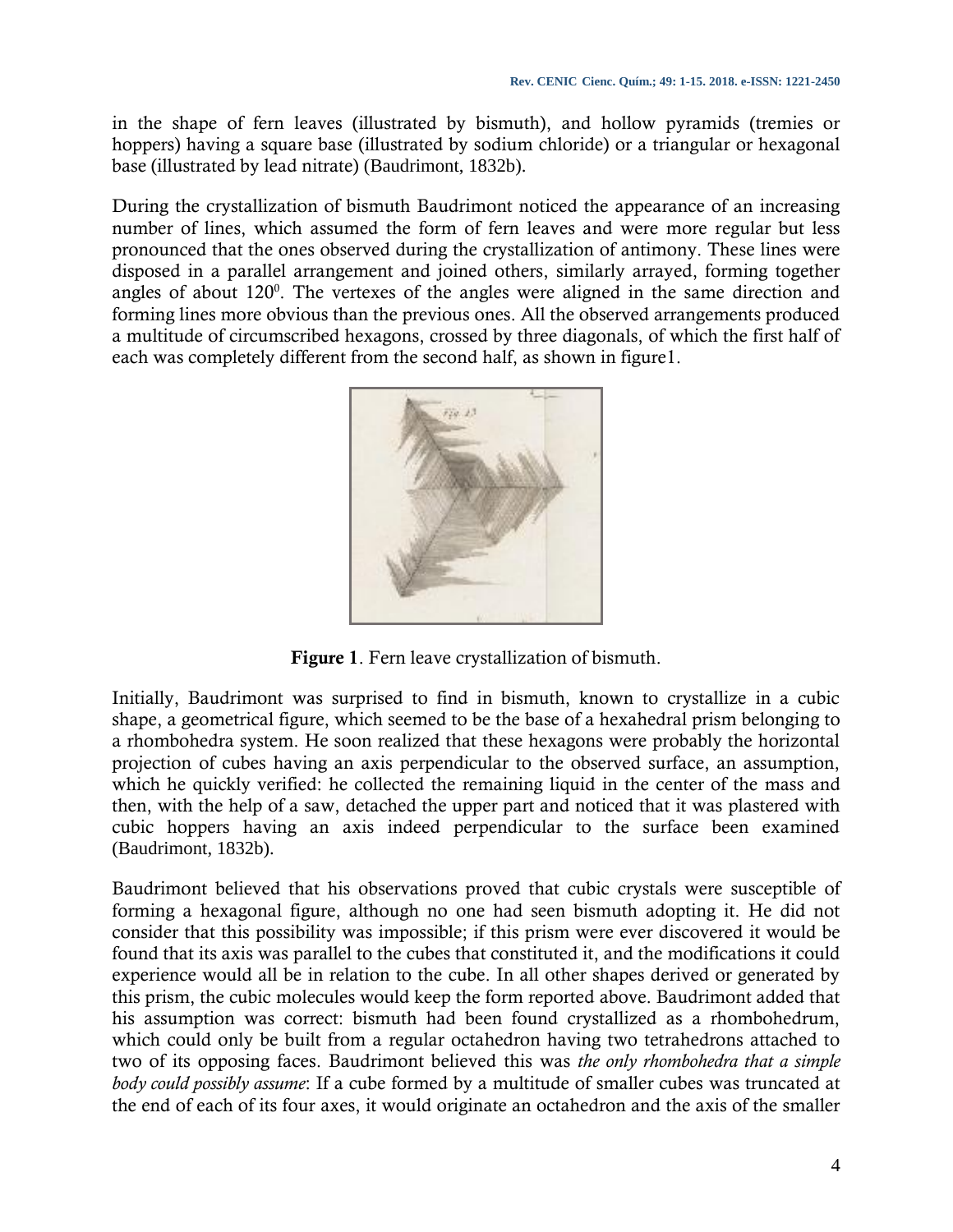cubes would also be perpendicular to the triangular faces of this octahedron. Similarly, a tetrahedron could be formed from a cube by truncating four of its solid angles, at only one extreme of each of the axis. All these facts demonstrated clearly that crystallization in the shape of fern leaves belonged to the cubic system (Baudrimont, 1832b). According to Baudrimont, the tremies of sodium chloride corresponded to an obtuse pyramid formed by steps of decreasing length (see Figure 2).



**Figure 2**. Graded crystals of sodium chloride

Six identical tremies, arranged by their ridges, formed a pyramidal cube having graded faces. Baudrimont wrote that it was easy to see that the shape of the tremie and that of the constituent molecules were related somehow. Thus tremies belonging to the cubic system possessed a square base parallel to two of the faces of cubic integrant or constituent molecules. Indeed, molecules having one face parallel to the base of the tremie could assemble only by application of the other faces, and consequently, at straight angles (Baudrimont, 1832b).

It was known that lead nitrate and barium nitrate crystallized as regular octahedrons; very often the crystals were also shaped as hollow triangular tremies. These facts proved that the axis of the integrating cubic molecules forming this octahedron had to be perpendicular to the triangular face; in any other position they would be unable to do it because they would not be able form a regular triangular frame. Various chemical combinations, such as lead sulfide and iron pyrite, crystallized as a cube or an octahedron, proving that the integrating molecules were cubic; octahedral tremies were seen to have a hexagonal base. Cubic molecules always kept their position relative to this base; be it triangular or hexagonal. Baudrimont wrote that these facts represented a new law: In every case were the tremie possessed an equilateral triangular base or a regular or symmetric hexagonal one, the base had to be perpendicular to the axes of the constituent cubes (Baudrimont, 1832b).

In his book about chemistry and atomic theory, Baudrimont provided additional information about the relation between crystallography and molecular and atomic constitution (Baudrimont, 1833). Thus, for example, he wrote that *constituent molecules* were the atoms, which concurred to form a combination and *integrant molecules* were groups of these atoms, which could be formed without destroying the combination. When atoms combined to form an integrant molecule, they assumed an arrangement, if not regular, it was at least symmetric. Hence, integrant molecules must have a regular or symmetric shape, depending on how its atoms were arranged. When the integrant molecules were sufficiently separated so that they could move, they also presented a regular or symmetrical arrangement and formed solids ending in faces slanted according to certain angles. In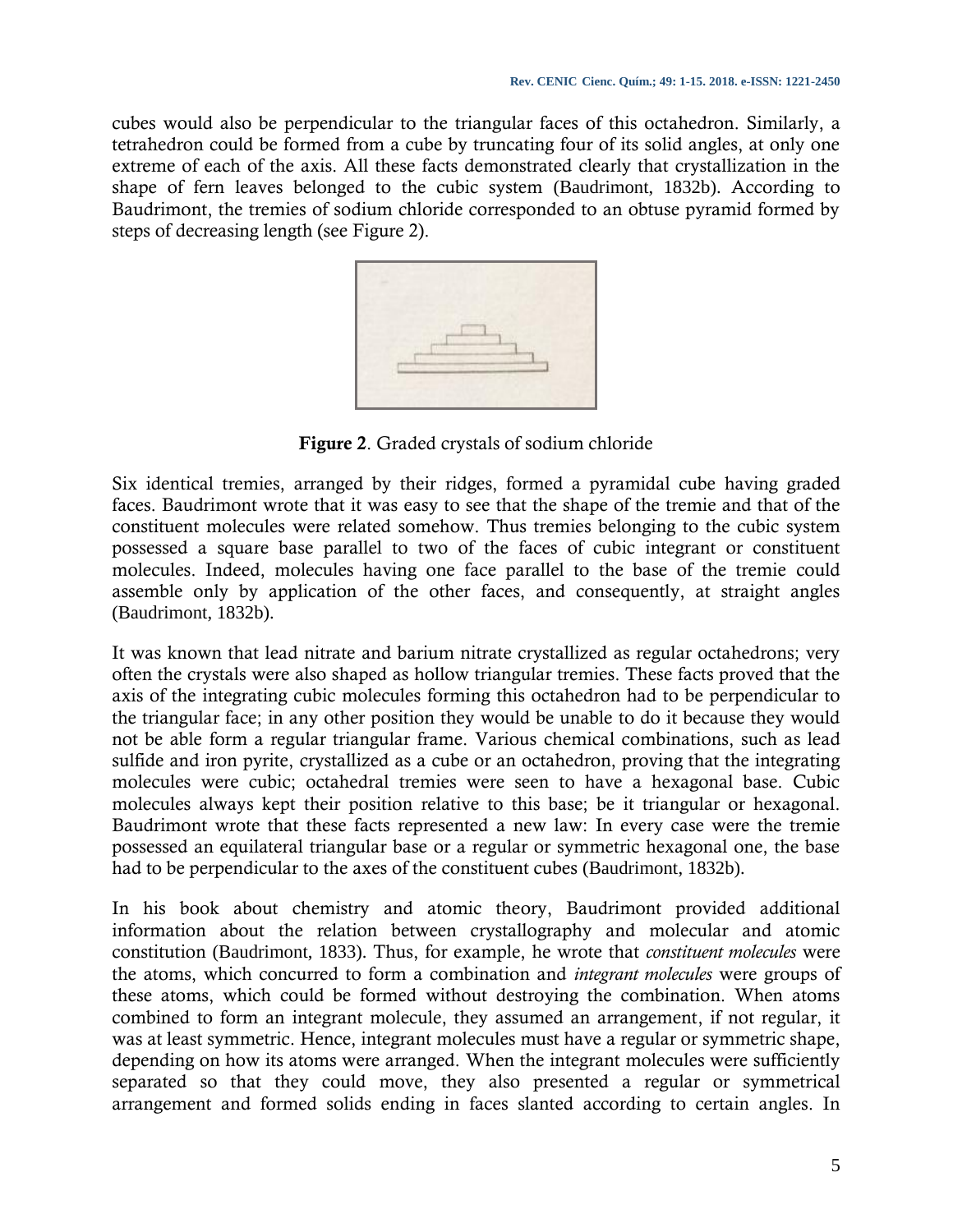crystals, only the angles were constant; the size of their faces varied substantially. Facets replaced the angles and ridges and angles and ridges frequently replaced the facets.

The primitive forms of crystals were not numerous, but the number of secondary forms was considerable. Independently of their nature, atoms *had the same volume and regular shape*. This property explained the phenomenon of *isomorphism* where certain bodies having the same atomic composition could mutually replace one another in certain combinations, without changing the crystalline form of the latter. Since atoms in their relative position were subjected only to the law of symmetry, it resulted that this condition could be satisfied by numerous different arrangements, giving place to the phenomenon called *heteromorphism*. Accordingly, certain substances could be present in different crystalline arrangements, having the same composition and chemical properties, while bodies having the same composition would have different properties (isomers). Therefore, chemical formulas did not represent the *absolute* number of atoms present; they represented only a number *proportional* to the real one. As a result, the formula PbS of lead sulfide was not the real one because it was impossible to obtain a cube (the primitive form of lead sulfide) with two atoms assumed to have the same volume and shape and positioned one next to the other. To do so it was necessary to have *at least* four atoms of each of these substances, located symmetrically at the eight angles of the cube. Baudrimont gave an interesting example of this situation for sodium chloride, which at his time was assigned the wrong formula  $NaCl<sub>2</sub>$ : 19 atoms of chlorine and 9 of sodium were required to properly form a cube (Baudrimont, 1833).

Baudrimont published several other papers describing the geometry of different crystals where he concluded that admitting that crystalline particles were always small polyhedrons, which could adapt one to the other without leaving empty spaces, meant that only *three classes of polyhedrons* satisfied this condition: (1) cuboids, (2) hexahedral prisms, and (3) dodecahedrons (Baudrimont, 1864, 1869).

Baudrimont tried unsuccessfully to introduce some other ideas regarding the intimate structure of bodies. For example, he indicated that the elements of these bodies were the atoms, molecules and particles. Molecules could successively divide into intermediates parts, among them, the atoms. Thus, a molecule subdivided into *merons*, the merons into *merules*, the merules into *mericules*, and finally, the mericules into atoms. Mechanical systems formed of 4, 6, and 8 parts were named tetrameron, hexameron, octameron, etc., respectively (Baudrimont, 1861a).

## *Colloid chemistry*

Baudrimont was one of the pioneers of colloid chemistry; interesting enough, he reported his findings mostly in his books and not in scientific publications (Baudrimont, 1830, 1833, 1844-1846). His first paper was a short note regarding the preparation of artificial emulsions (Baudrimont, 1830). In the opening remarks he mentioned that most pharmacy books recommended that emulsions be prepared by mixing mucilage with glue, syrup, or water, and then adding the oil drop wise. Baudrimont believed that this procedure rarely yielded a white emulsion; not only that, the latter after some time usually split into two phases, a lower transparent one and an upper opaque white. Another well-known unpublished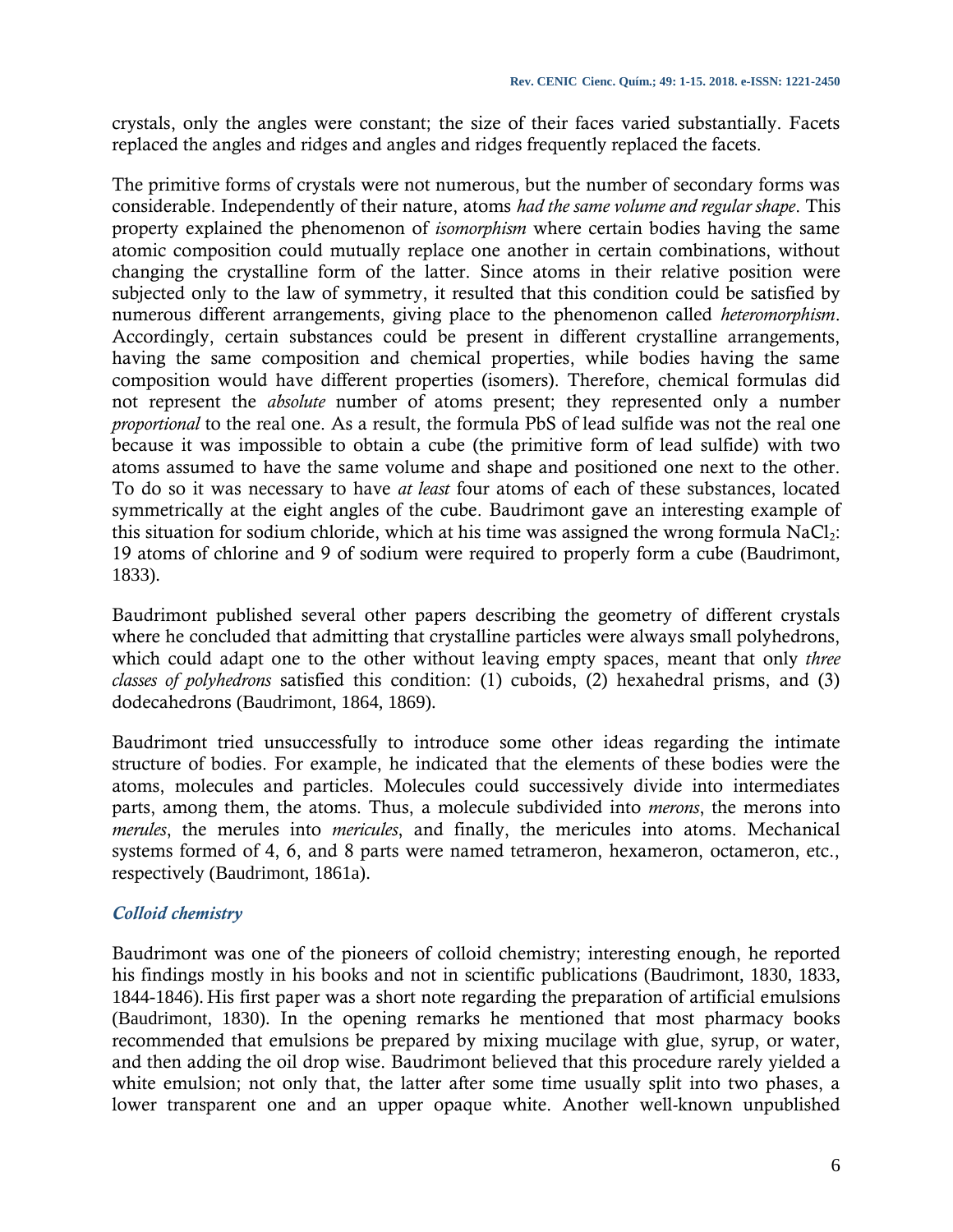procedure recommended putting the oil in a mortar, adding powdered glue and a certain amount of water, and mixing thoroughly. Unfortunately, this procedure required practice because improper mixing could result in the formation of lumps, the oil floating on top, etc. Baudrimont wrote that his experiments indicated that the best results were obtained when the amount of water to be added was determined in relation to that of the glue and not the oil. For example, three parts of water and one of mimosa glue gave very thick mucilage but when the glue was dissolved in the oil, the latter retarded the action of water and the resulting emulsion was defective and lumpy. The best proportions were two of water and one of glue, mixed with an arbitrary amount of oil not exceeding six parts (Baudrimont, 1830).

In a following paper Baudrimont discussed the circumstances that favored the total dispersion (Baudrimont called it *extinction*) of mercury in lard (Baudrimont, 1832a). He indicated that preparation of the corresponding mercurial unguent involved significant physical effort and many pharmacists had tried to find methods to make it easier; some had suggested using very viscous substances such as honey and turpentine essence, others, the use of rancid fat, although the pharmaceutical regulations prohibited the use of foreign substances in the preparation of medicinal preparations. Jean Baptiste Alphonse Chevallier (1793-1879) and Manuel Hernandès de Gregorio (in his *Diccionario Elemental de Farmacia*, 1803) had proposed carrying the process with melted lard and Baudrimont himself had found that melted lard, agitated rapidly during cooling to the solidification point, easily dispersed mercury. Lard was composed of two fatty materials: one liquid at ordinary temperatures (olein), and another solid under the same circumstances (stearin), and only partially soluble in olein. The properties of lard were strongly influenced by the possible states of the stearin present. During the slow cooling of melted lard, the stearin solidified as mamelonated (covered with rounded protuberances) crystals. In this state it seemed less solid, had an unpleasant taste, and was inadequate for preparing the mercurial unguent. Under sudden cooling it turned into a white substance, more homogeneous, having a pleasant taste, and very appropriate for preparing the unguent.

According to Baudrimont there was an easy explanation for the difference in behavior: under slow cooling stearin crystallized and became *suspended* in olein, while rapid agitation of melted lard during cooling avoided the formation of crystals and led to a fine dispersion of the matter forming the crystals. This characteristic was easily observed by pressing between paper sheets crystallized lard and solid lard prepared from melted and agitated lard. Lard composed of olein and crystallized stearin lacked the cohesion to disperse mercury; the density and solidity of the crystals prevented a large division of the metal occluded in the interstices of the crystals. This obstacle was not present in melted lard, which was agitated during cooling (Baudrimont, 1832a; 1833-1841).

Baudrimont expanded the above raw concepts in great detail in his treatise about chemistry and atomic theory, which eventually became the basis of colloidal physical chemistry (Baudrimont, 1833). Here we quote some of them:

(1) "Organic chemistry is that special part of chemistry that deals with organic products and their derivatives (…) Some organic products have a very complicated organization (…) there is a very large number of organic compounds deprived of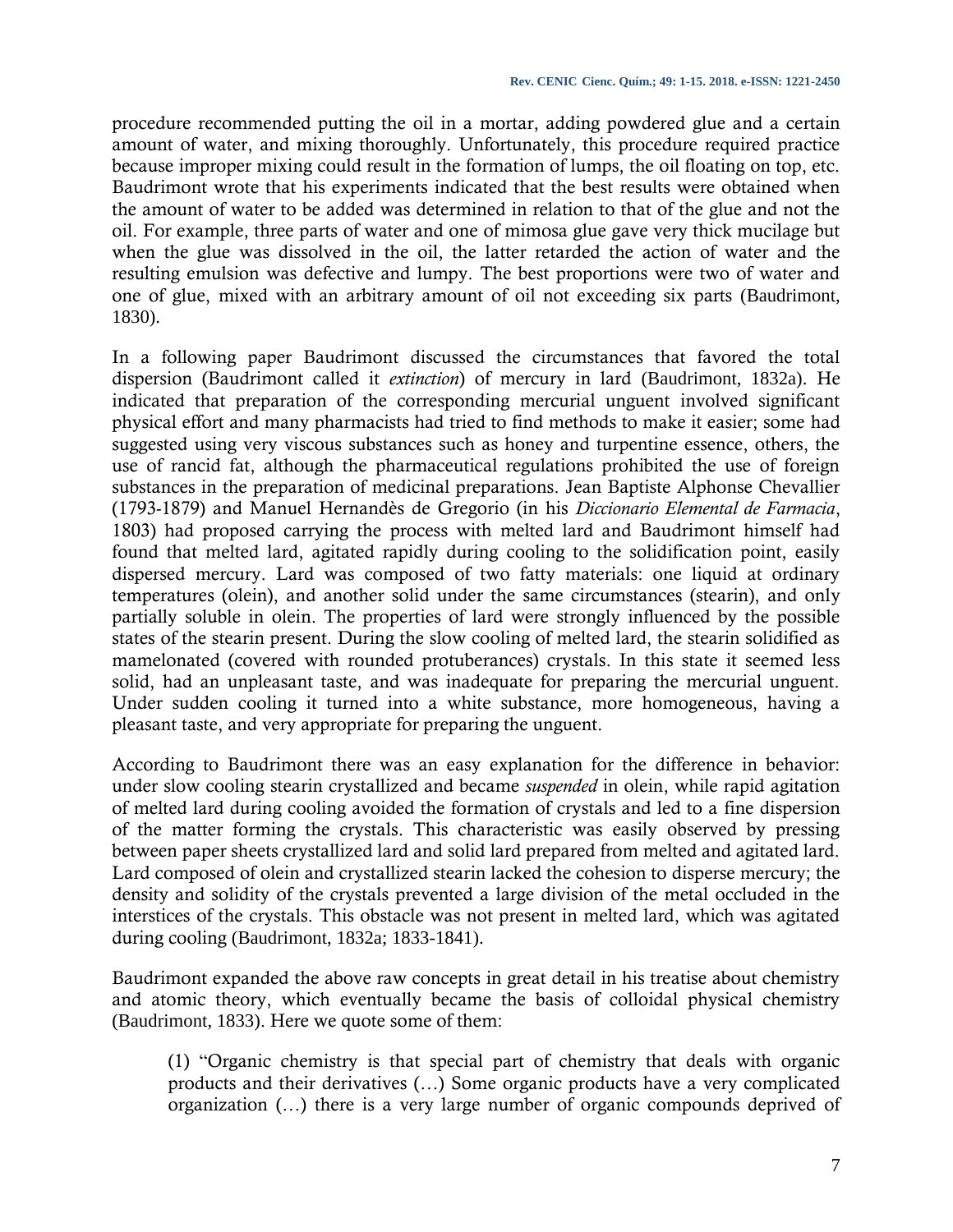organization, which are uniquely characterized by their origin...they have a definite composition, they can crystallize or they are liquids having a precise boiling or decomposition temperature, or they are gases (...). They combine in definite proportions in the same manner as inorganic compounds. Organic products enjoying a more or less complex organization are always solid or soft; they are formed of spherical or spheroidal particles (…) having diameters varying from two hundredths of a millimeter to about one millimeter. This enormous variation in volume can be observed with a single kind of particle, for example starch...When in contact with certain liquids, they absorb it and swell considerably (starch, for example) or they yield part of the liquid they contain to the surrounding fluid and shrink (for example, Arabic gum dissolved in water and then contacted with alcohol). When these particles are free, they never crystallize but by their agglomeration they form lumpy masses or organic forms...They seem to have an undefined composition, varying according to the nature and age of the beings to which they belong. They are subject to special reactions, different from those of defined bodies. The combinations they form are of a particular order and are not completely defined" (Baudrimont named these complexes *particular organic compounds*); (2) In another section Baudrimont added that the particular compounds were formed of particles visible under the microscope and had no definite axes; left to themselves they became free and assumed the form of a liquid (like albumin), or they agglomerated and formed tubercular masses (like gums, resins, etc.). At a higher level, the particles arranged themselves under the influence of definite forces, originating organic tissues like the cellular tissues and the nerves, and eventually they assumed forms and methods of arrangement, which varied with the beings to which they belonged; (3) liquids held in a state of pseudo-combination with the particles were always very viscous; if the viscosity increased, that is, if the particles became more adherent, they united and formed a jelly like starch, paste, mucilaginous gums, pectin, gelatin, and chondrin. In the solid state they formed lumpy masses like gums, starch, fats, and cellular tissue; (4) solid bodies belonged to one of two clearly defined classes: amorphous or crystallizable. Amorphous bodies such as agate, glasses, cellulose, gelatin...were formed of joined spheroidal particles...An amorphous particular body should be considered a solidified liquid; (5) under the microscope, starch was seen to be formed of particles covered by a tegument; the soluble matter they contained could absorb water and swell, leading to a breakup of the structure that kept them together, although without rupturing the particles themselves; (6) under the microscope, blood was seen formed of a transparent liquid mixed with particles of different shapes; the red ones were the most abundant. Abandoned to itself, blood separated into a yellow green liquid in which clot was floating...The red globules were formed of solid albumin and colored matter; the white ones were probably formed of fatty matter. The serum was formed of dissolved albumin, several fatty materials, water, and salts; (7) the formation of particular combinations did not take place necessarily in the inside of the molecules...the particles were joined and maintained joined by a larger energy than the mechanical energy required for separating them; this force was quite analogous to the one that determined adhesion and capillary phenomena. An affinity of this nature caused animal charcoal to combine with coloring matter and retain them energetically. The action of the pertinent forces was different from that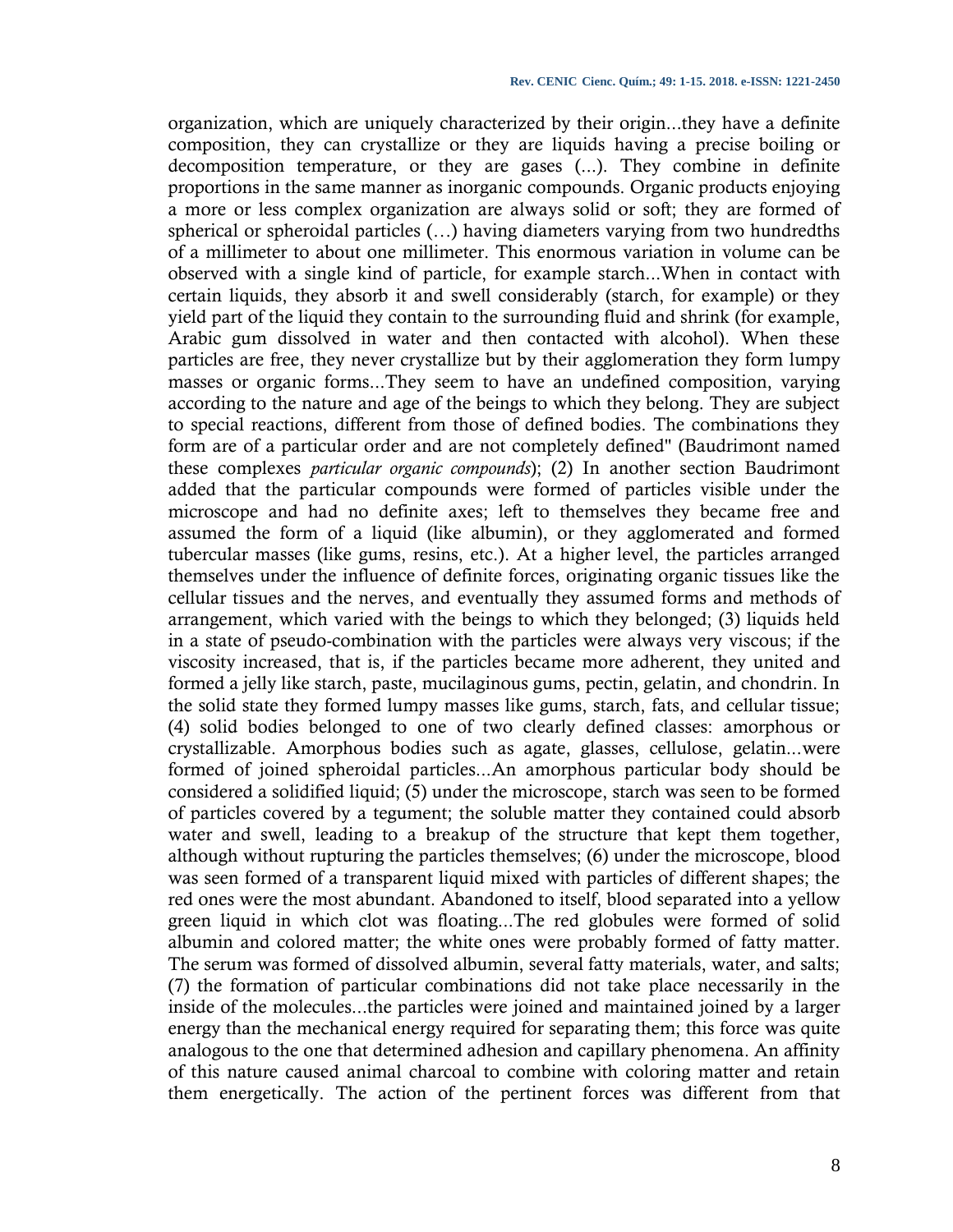resulting of ordinary chemical combinations; (8) a large number of chemical reactions that took place in the dyeing of tissues and textiles seemed to be controlled by the capillary spaces in which they were required to occur. The textile material did not seem to be destroyed because the only thing the dye did was to fix itself on its particles, producing a particular combination. For a dye to join and color a tissue in a permanent form, it had to be dissolved in a liquid able to impregnate the tissue, without dissolving it, etc." (Baudrimont, 1833).

Baudrimont provided a detailed description of a number of colloidal substances, such as mucilage, bassorin, dextrin, pectin, cellulose, casein, albumin, fibrin, gelatin, and beer yeast (Baudrimont, 1833). An interesting fact is that Wilder Dwight Bancroft (1867-1953) claimed that Baudrimont and Francesco Selmi (1817-1881) published their experimental results and theoretical explanations about colloidal chemistry years before Thomas Graham (1805- 1869), and their results went unnoticed probably because Graham went further and discovered dialysis (Bancroft, 1924).

## *Decrepitation*

Baudrimont wrote that many bodies subjected to sudden high temperature increase, divided and let heard a crackling noise, known as decrepitation. Although many authors believed that decrepitation was caused by the sudden vaporization of water or by decomposition accompanied by formation of gases capable of producing a violent rain of particles, the largest number of decrepitating substances was anhydrous and heat stable (e.g., potassium sulfate, barium sulfate, sodium chloride, etc.) (Baudrimont, 1836).

In order to explain this anomaly, it was supposed that these particular substances contained water between their constituent parts; Baudrimont rejected this assumption: He dried several stable anhydrous bodies at a low temperature by several procedures and found they still decrepitated when heated rapidly. Some of them, like schist mixed with coal, decrepitated strongly when thrown into a hot furnace and mineral pieces having the largest surface decrepitated the loudest. Schist was known to have a well-developed laminar structure, a fact that led Baudrimont to test the behavior of well-crystallized anhydrous bodies, because in this state they could be cleaved easily into pieces having a large surface. His results indicated that this disposition always led to decrepitation and thus afforded an easy first explanation of the phenomenon: Decrepitating substances were known to be poor heat conductors; their external parts heated first and the resulting dilation and stress forced them to separate from the colder neighboring parts; a process facilitated by their property of cleaving (Baudrimont, 1836).

Baudrimont believed that his explanation was also valid for heat labile substances, capable of decomposing and yielding volatile products when heated. In this situation it was difficult to decide if the phenomenon was due to an unequal dilatation of their parts or to the repulsive action of the volatile products. However, most of them possessed a crystalline structure or a least one direction of easy cleavage; either factor was probably often the only cause because these substances (e.g. mercuric cyanide and emetic tartar) decrepitated without having suffered the least apparent decomposition. Substances, which did not have a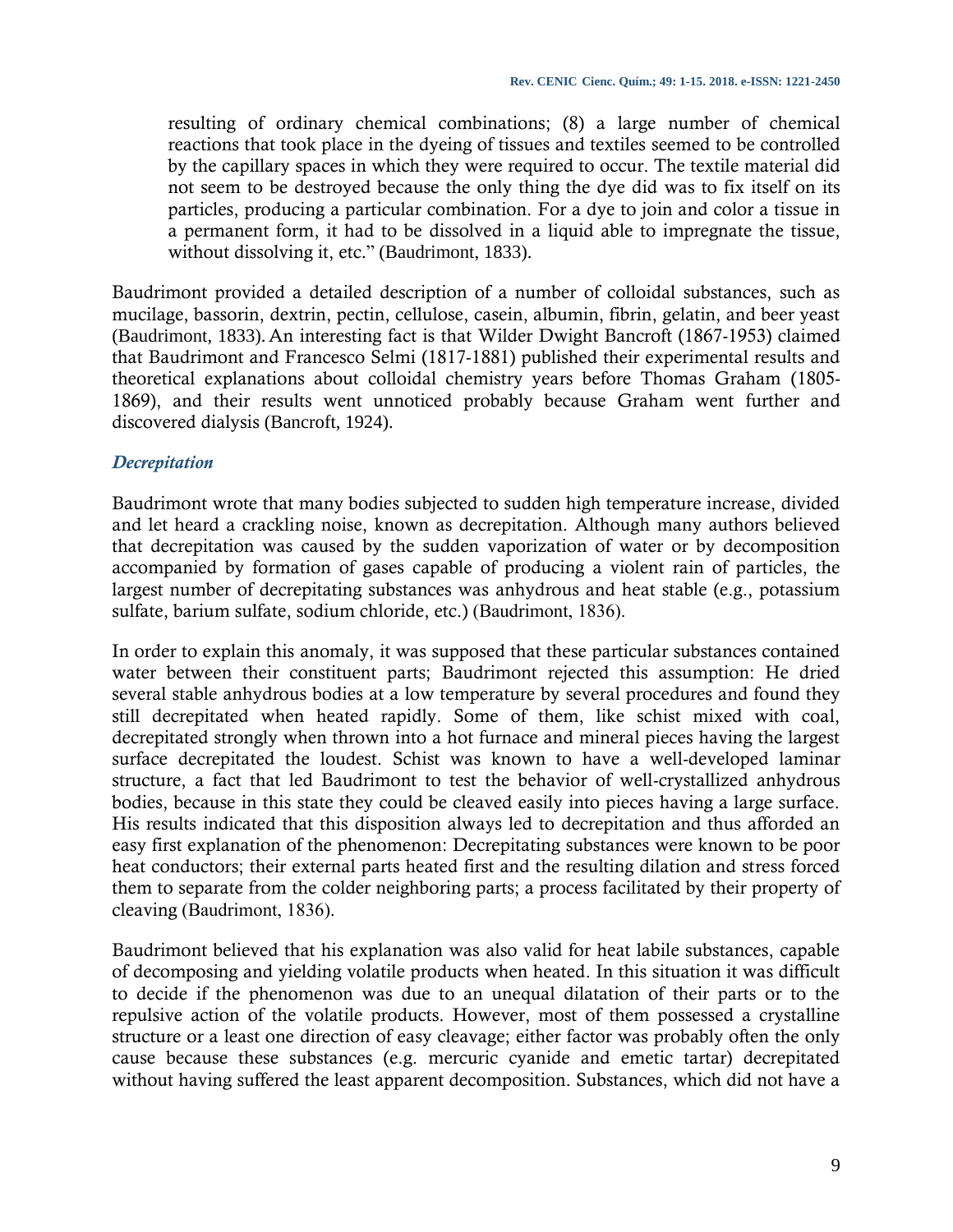crystalline structure, could decrepitate when they had not been perfectly dried (e.g. plastic clays and argillaceous schist) (Baudrimont, 1836).

According to Baudrimont, these observations allowed dividing decrepitating substances into two classes: (a) stable bodies (e.g. the sulfates of barium, strontium, and potassium, potassium chromate and dichromate, calcium fluoride, sodium and potassium chlorides and bromides, etc.), and (b) bodies yielding gaseous products; some of these were anhydrous (e.g. barium and lead nitrates, rhombic calcium carbonate, and mercuric cyanide), and others were hydrates, (e.g. tartar emetic, lamella calcium sulfate, cupric acetate potassium bitartrate, and potassium ferrocyanide). Baudrimont remarked that substances, which were combined with a large quantity of water, did not really decrepitate, unless they were susceptible of cleavage (e.g.: the hydrates of sodium carbonate, sodium sulfate, magnesium sulfate, etc.) (Baudrimont, 1836).

# *Aqua regia*

In 1843 Baudrimont read to the Académie des Sciences a paper in which he claimed he had discovered the compound that gave reagent its properties (Baudrimont, 1843b, 1846). He mentioned that although aqua regia was known for over ten centuries and was frequently used, it had been the subject of very few researches. It had been accepted that aqua regia owed its property of dissolving gold to the presence of free chlorine until 1831, when Edmund Davy (1785-1851) published a memoir reporting his experiences about the mutual action of nitric acid and different chlorides, and also of nitric acid and HCl on each other (Davy, 1831). These experiments led him to discover a new gas, which Davy believed was an actual compound formed of equal volumes of chlorine and nitrous gas, and which he named *chloronitrous acid*. These new acid had a specific gravity of 1.759 relative to atmospheric air; bubbling it through water produced an acid which resembled very closely aqua regia. Davy believed his results indicated that the power of aqua regia of dissolving gold was not due to the liberation of chlorine; chlorine and chloronitrous gases were the gaseous products originating from the mutual action of concentrated nitric and HCl gases on each other. Aqua regia and chloronitrous acids reacted with platinum in the same manner but the action of chloronitrous was stronger (Davy, 1831).

Baudrimont commented that the presence of chlorine in the gas mixture had prevented Davy of making a more detailed study of chloronitrous acid, and for this reason he had decided to conduct additional experiments on the subject. For this purpose, he heated a mixture of two parts by weight of nitric and three of commercial HCl (specific gravity about 1.314) and noticed that a red gas begun to disengage at about 86 °C. Passing the gas through a U-shaped tube, placed in powdered ice, separated the condensable portions. The first fractions of gas were mixed with HCl and only the latter was sufficiently pure. This gas did not redden dry litmus paper but decolorized it after some hours, and when moist it reddened the paper immediately. The condensed liquid was of a deep red color, much less than that of hypochlorous acid (HClO); it boiled at about -7.2 °C; and its specific gravity at 8 °C was 1.3677; the specific gravity of the gas was about 2.49. Chloronitrous acid was found to attack all the metals it came into contact; with pulverulent silver, derived from the reduction of silver chloride, it exploded, and disappeared immediately. Elemental analysis indicated that it contained, by weight, 12.6% of nitrogen, 22.4% of oxygen, and 65% of chlorine,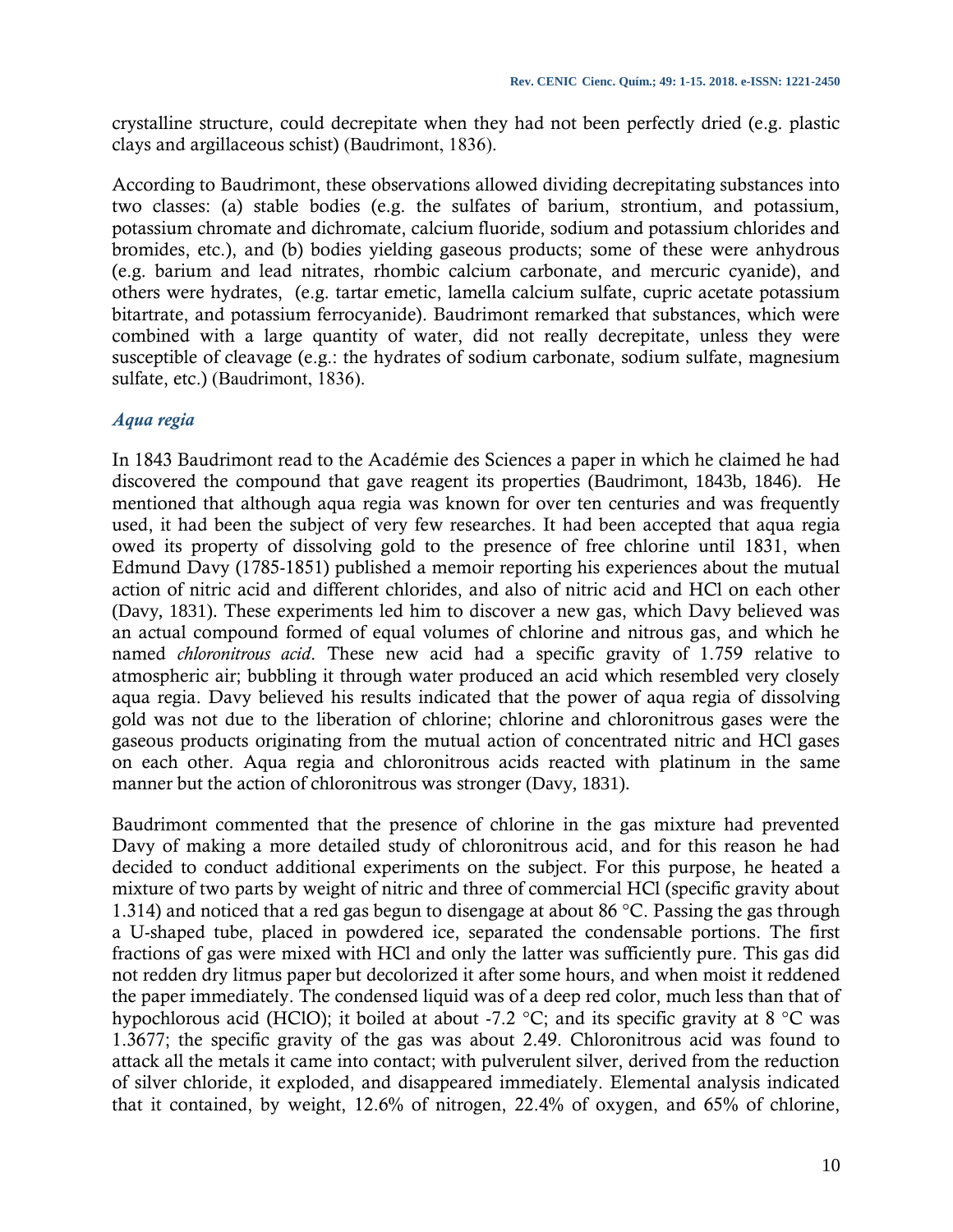corresponding to the formula  $NO<sub>3</sub>Cl<sub>2</sub>$ , very similar to that of anhydrous nitric acid,  $NO<sub>3</sub>O<sub>2</sub>$ . For this reason, Baudrimont proposed calling the gas *chloronitric acid* instead of the name proposed by Davy (Baudrimont, 1843b, 1846).

#### *Acoustical transparency and opacity of the atmosphere*

On January 16, 1874, John Tyndall (1820-1893) delivered to the Royal Institution a lecture about the acoustical transparency and opacity of the atmosphere (Tyndall, 1874). He had carried his experiments during six months and had found that there was a significant variation in the distances at which the signals produced by guns and trumpets were heard. In apparently similar days the hearing distances changed not only for the same instrument, but also between them. Some days the sound of the trumpet would be heard before that of the gun, and in others the reverse results would be true, although the wind was not in favor or against the sound, but obliquely unfavorable and obliquely favorable. In one example given by Tyndall, "On another day, when a thick haze hid the land from view and limited the visible horizon to one and a half mile, the sounds were heard at twelve and three-quarter miles, while on some clear days the sounds were inaudible at very much shorter distances". The significance of these results was critical for navigation. Tyndall believed that these contradictory results could be explained on the basis of the homogeneity conditions of the atmosphere: Complete homogeneity allowed the easy and uninterrupted transmission of the sound waves; in the presence of an irregular mixture of light dense air, fog, snow, the sound waves would be reflected back from the limiting surfaces of the denser portions of the air. Thus "when a cloud hid the sun, and when the sun sank, the air became more homogeneous, and the sounds were able to penetrate to distances of five, six, and seven miles, when they had been quite inaudible at three miles at mid-day." In particular, the extinction of sound could be caused by the imperfect mixing of air and water vapor, which produced in the atmosphere spaces of different degrees of saturation; the surfaces limiting these spaces, had to have the necessary conditions for generating partial echoes, and consequently, a reflection and partial loss of the sound (Tyndall, 1874).

Baudrimont believed that Tyndall's results were important because they suggested the possibility of replacing the light signals emitted by a light house by another system based on acoustic signals, to serve navigation in under conditions of heavy fog or vapors, impenetrable to light (Baudrimont, 1874a). Nevertheless, he disagreed with Tyndall's explanation of the phenomenon. He could not see how, in calm weather, sheets or simple vertical columns of air charged very differently with moisture would generate spontaneously. Actually, layers of different moisture should he expected to generate *horizontally* and not vertically. The air layer next to the water surface would probably be saturated with water and would transfer humidity to all the other horizontal layers above it. It was logical to expect that the existence of a horizontal layer was much more probable than a vertical one. It was also hard to understand how layers containing variable quantities of moisture should only be produced at a certain distance from the shore, forming a vertical wall, which would reflect sound and generate echo. Another explanation should be offered for the possible generation of vertical walls (Baudrimont, 1874a).

According to Baudrimont, the speed of sound in humid air should be larger than in dry air, because of the density difference; the Newton's simple equation for the speed of sound (*c*) in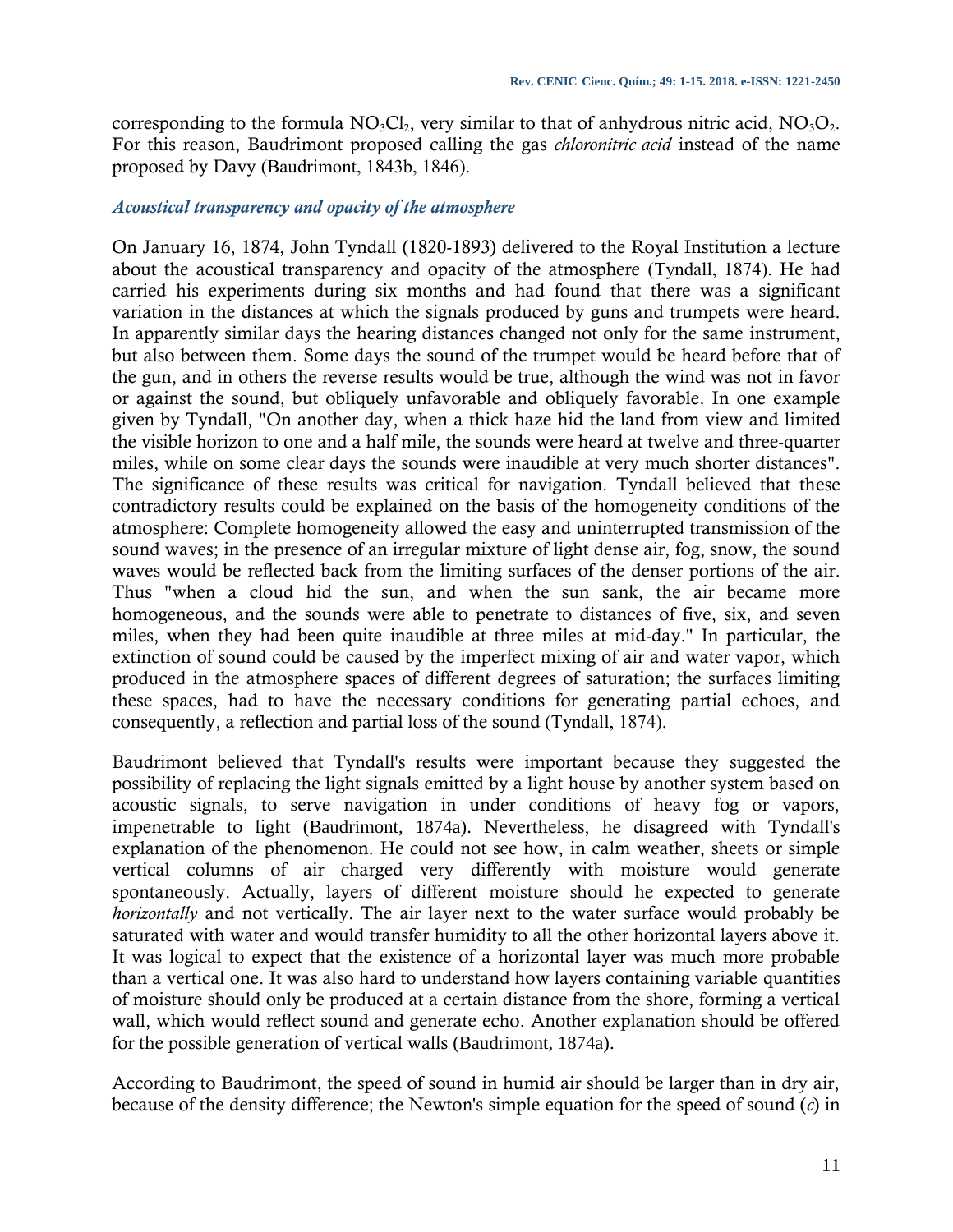elastic fluids,  $c = \sqrt{e/d}$ , predicted that the square of the sound seed varied inversely with the density (*d*) of the fluid. Hence, the speed of sound would be the *faster* in the layer next to the water surface and lower in the layers above it, and consequently, a sound-wave going out inclined from above downwards would *not move* in a straight line, but a curve, which at a certain distance from its origin would become horizontal. The sound waves would deform and soon extinguish or no more produce sound. Baudrimont wrote that his explanation was easily understood when considering that

"sound was not due merely to *evasive* waves going out from its origin, and owing their existence to propulsion, but required the concurrence of *invasive* waves produced by the opposite movement of the vibrating substance. When the evasive waves became horizontal, the invasive waves could coincide with them beyond that place, and the sound was consequently extinguished" (Baudrimont, 1874a, p. 1222).

Baudrimont believed that the vertical layers assumed to originate echo (as reported by Tyndall), were probably due to currents known to exist in the Straits of Dover, and which transported masses of air, which may differ greatly in temperature, moisture, and density from those they met in a particular locality. For example, at Bordeaux, when the temperature of the Continent differed noticeably from that of the ocean, it was possible to observe daily variations of temperature, which were caused by the masses of air carried along by the water of the Bordeaux river, which changed its course completely four times every day (Baudrimont, 1874a, p. 1223).

# **REFERENCES**

Bancroft, W. D. (1924). Baudrimont as Colloid Chemist. *J. Phys. Chem*., *28*, 256-262.

Bary, P. (2011). *Les Origines de la Chimie Colloïdale* - *A. Baudrimont*, L'Expansion Scientifique, Paris.

Baudrimont, A. (1830). Note Sur les Émulsions Artificielles. *J. Pharm*., *16*, 23-26.

Baudrimont, A*.* (1831) *La Classification des Médicaments*. Thesis for the degree of medicine, Faculté de Médicine, Paris.

Baudrimont, A. (1832a). Note Tendant à Expliquer les Circonstances qui Favorisent l'Extinction du Mercure dans l'Axonge. *J. Pharm*., *18*, 123-128.

Baudrimont, A. (1832b). Recherches sur la Forme des Atomes. *Ann. Chim. Phys*., *50*, 198-208.

Baudrimont, A. (1832c). Sur l'Origine de l'Ambre Gris et du Blanc de Baleine. *J. Pharm*., *18*, 246-250.

Baudrimont, A. (1833). *Introduction à l'Étude de la Chimie par la Théorie Atomique*. Crochard, Paris.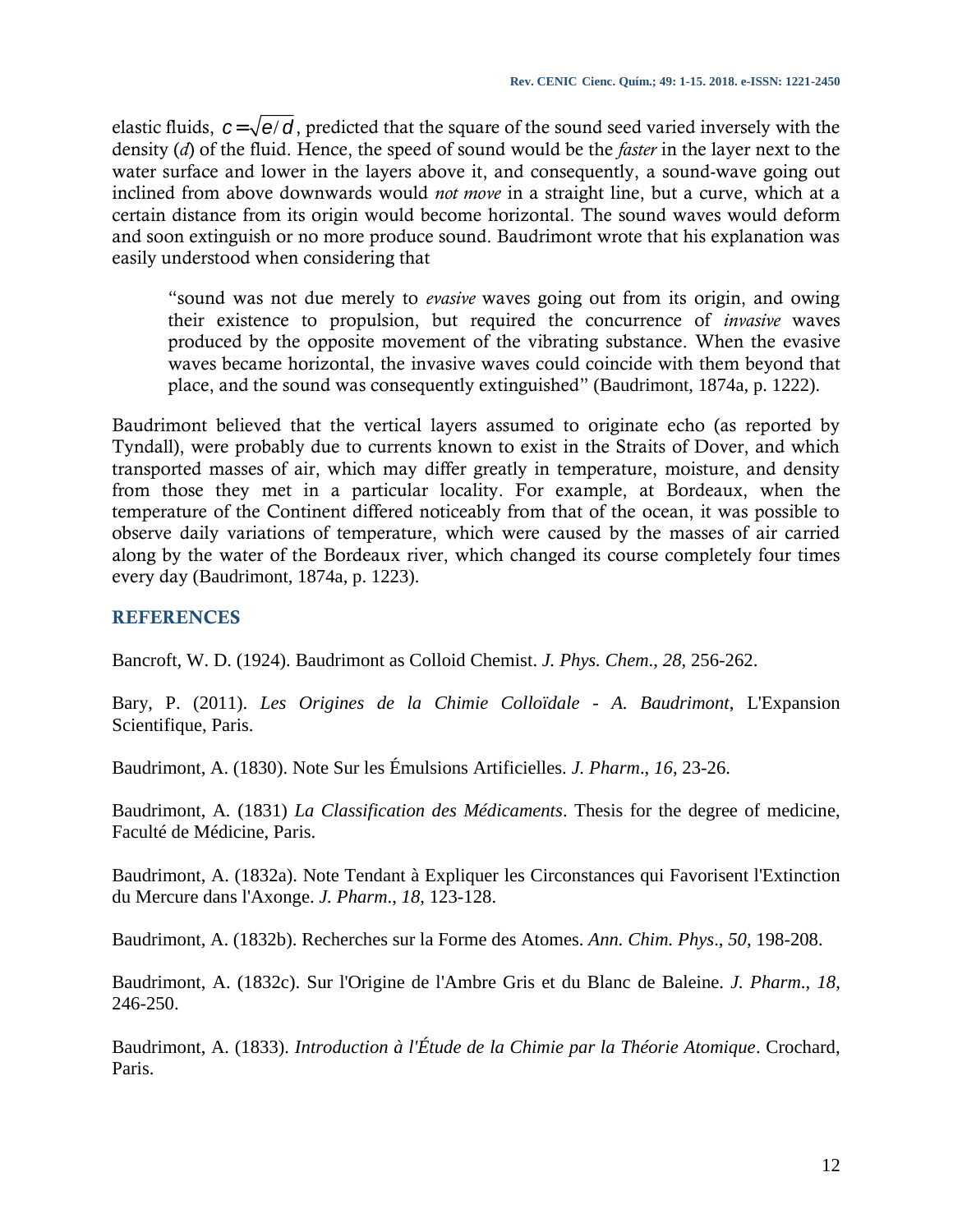Baudrimont, A. (1833-1841). *Dictionnaire de l'Industrie Manufacturière, Commerciale et Agricole*. Baillière, Paris.

Baudrimont, A. (1836). Note sur les Phénomènes de la Décrépitation. *J. Pharm*., *22*, 337-339.

Baudrimont, A. (1838). *Quel est l'État Actuel de la Chimie Organique et quels Secours a-t-elle Reçus des Recherches Microscopiques*? Faculté de Médecine de Paris. Concours pour une Chaire de Pharmacie et de Chimie Organique. Thèse sur cette question. Renouard, Paris.

Baudrimont, A. (1839). *De la Dose des Médicaments Relativement à leur Intensité et à leur Mode d'Action*, Faculté de Médecine de Paris. Concours pour une Chaire de Matière Médicale et de Thérapeutique. Thèse sur cette question, Renouard, Paris.

Baudrimont, A. (1840). *Traité Élémentaire de Minéralogie et de Géologie*. Cousin, Paris.

Baudrimont, A. (1841). *Du Sucre et de sa Fabrication suivi d'un Précis de la Législation qui Régit cette Industrie*. Baillière, Paris.

Baudrimont, A. (1843). Recherches sur l'Eau Régale et Sur un Produit Particulier Auquel Elle doit ses Principales Propriétés, *Compt. Rendus*, *17*, 1171-1173.

Baudrimont, A. (1843). *Lois Générales de l'Acoustique; Analyse et Discussion des Principaux Phénomènes Physiologiques et Pathologiques qui s'y Rapportent,* Faculté de Médecine de Paris. Concours pour une Chaire de Physique Médicale. Thèse sur cette question. Renouard, Paris.

Baudrimont, A. (1844-1846). *Traité de Chimie Générale et Expérimentale avec les Applications aux Arts, a la Médecine et à la Pharmacie* (2nd vol.)*.* Baillière, Paris.

Baudrimont, A. (1846). Recherches sur l'Eau Régale et Sur un Produit Particulier Auquel Elle doit ses Principales Propriétés. *Ann. Chim. Phys*. [3], *17*, 24-42.

Baudrimont, A. (1847b). *Recherches sur les Phénomènes Chimiques de l'Évolution Embryonnaire des Oiseaux et des Batraciens.* Bachelier, Paris.

Baudrimont, A. (1849a). *Note des Titres, Travaux et Publications Scientifiques, Agricoles et Industrielles de M. A. Baudrimont*. Batignolles. Hennuyer.

Baudrimont, A. (1850). Observations sur la Constitution la plus Intime des Animaux, Considérée aux Points de Vue de l'Anatomie et de la Physiologie Générales. *Actes. Soc. Sci. Bordeaux*, 185- 222; published as booklet by Martinet, Paris.

Baudrimont, A. (1851). Observations sur la Pénombre Produite par la Lumière Solaire, Faites Pendant l'Éclipse du 28 Juillet, 1851. *Compt. Rendus*, *33*, 265-267.

Baudrimont, A. (1853, 1869). *Notice Analytique des Travaux et Publications Scientifiques de A. Baudrimont.* Gounouilhou, Bordeaux.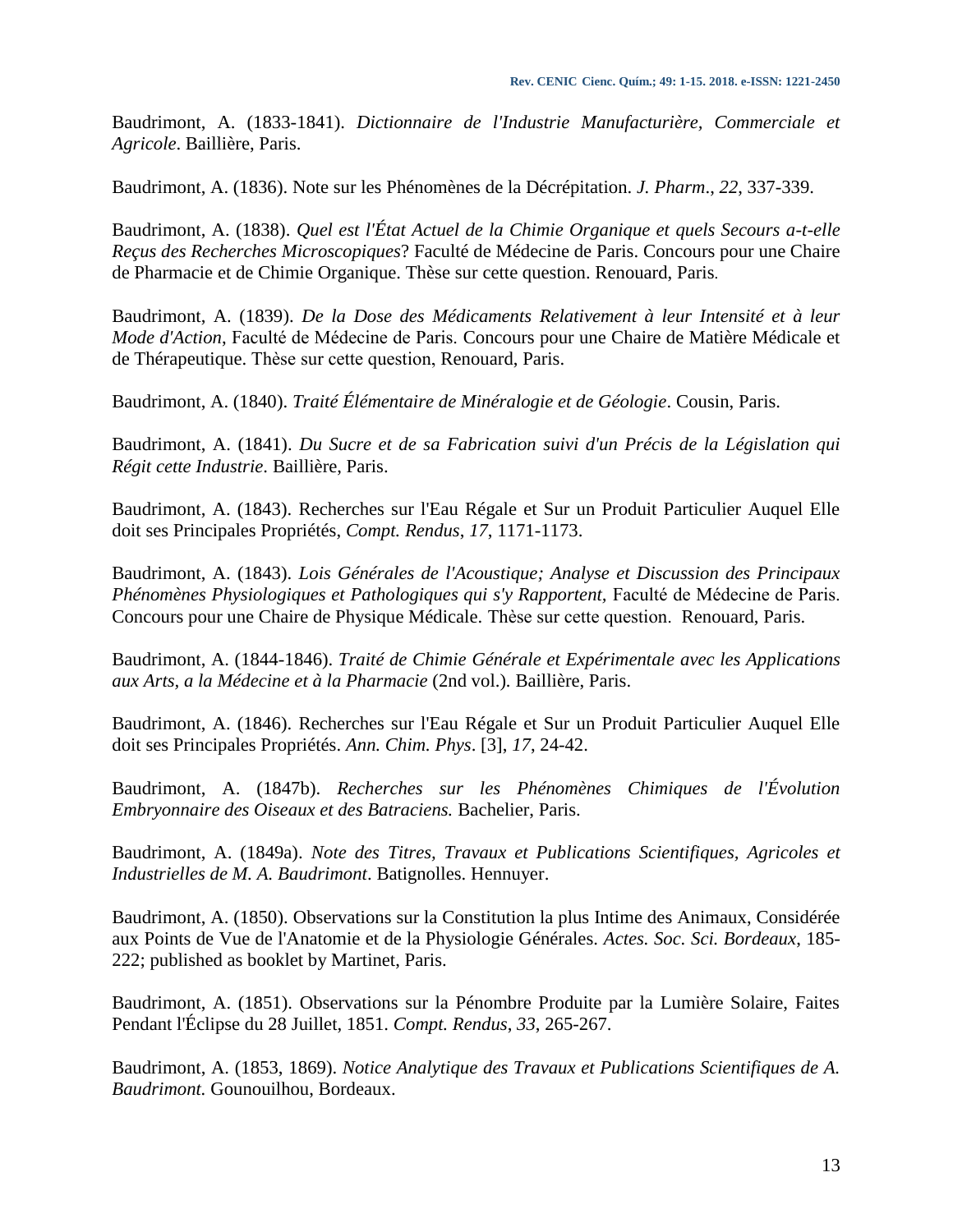Baudrimont, A. (1857). *Dynamique des Êtres Vivants*. Gounouilhou, Bordeaux.

Baudrimont, A. (1861). Expériences sur l'Action Chimique de la Lumière Solaire. *Congrès Scientifique, France*, *28*, 505-510.

Baudrimont, A. (1861a). Etude de la Structure la plus des Intime Corps, dans ses Rapports avec la Chimie et la Cristallographie. *Congrès Scientifique France*, *28*, 505-510.

Baudrimont, A. (1861b). Expériences Relatives aux Modifications que les Phosphates Éprouvent dans le Sol Arable. *Mém. Soc. Sci. Bordeaux*, *2*, 296-304.

Baudrimont, A. (1863). Réfraction et Dispersion de la Lumière: Nouvelle Formule et Nouvelle Loi Pouvant les Représenter. *Mém. Soc. Sci. Bordeaux*, *2*, 296-304, 1861.

Baudrimont, A. (1864). Deuxième Mémoire sur la Structure des Corps. *Mém. Soc. Sci. Bordeaux*, *3*(2), 39-129.

Baudrimont, A. (1865a). Observations sur la Philosophie des Sciences. *Mém. Soc. Sci. Bordeaux*, *3*(2), 275-306.

Baudrimont, A. (1865b). Démonstrations Élémentaires Relatives à la Théorie des Nombres Premiers. *Mém. Soc. Sci. Bordeaux*, *3*(2), 418-444.

Baudrimont, A. (1865c). Un Tétraèdre Quelconque est Inscriptible dans une Sphère: Démonstration Élémentaire de ce Théorème. *Mém. Soc. Sci. Bordeaux*, *3*(2), 445-447.

Baudrimont, A. (1866). *Recherches Expérimentales et Observations sur le Choléra Épidémique.* Gounouilhou, Bordeaux.

Baudrimont, A. (1867a). *Histoire des Basques ou Escualdunais Primitifs, Restaurée d'Après la Langue, les Caractères Ethnologiques et les Moeurs des Basques Actuels*. Maisonneuve, Paris.

Baudrimont, A. (1867b). De la Méthode et de la Philosophie Expérimentales. *Mém. Soc. Sci. Bordeaux*, *5*, 298-317.

Baudrimont, A., (1867c). *Théorie de la Formation du Globe Terrestre Pendant la Période qui à Précédé l'Apparition des Êtres Vivants*. Gounouilhou, Bordeaux.

Baudrimont, A. (1868). Conférence sur la Théorie Musicale. *Mém. Soc. Sci. Bordeaux*, *6*, 279- 374.

Baudrimont, A. (1869). Recherches sur la Structure des Corps Cristallines et sur la Forme de leurs Particules. Les *Mondes*, *5*, 188-189.

Baudrimont, A. (1870). Nouvelle Notation Musicale. *Mém. Soc. Sci. Bordeaux*, *8*, xciv-xcviii.